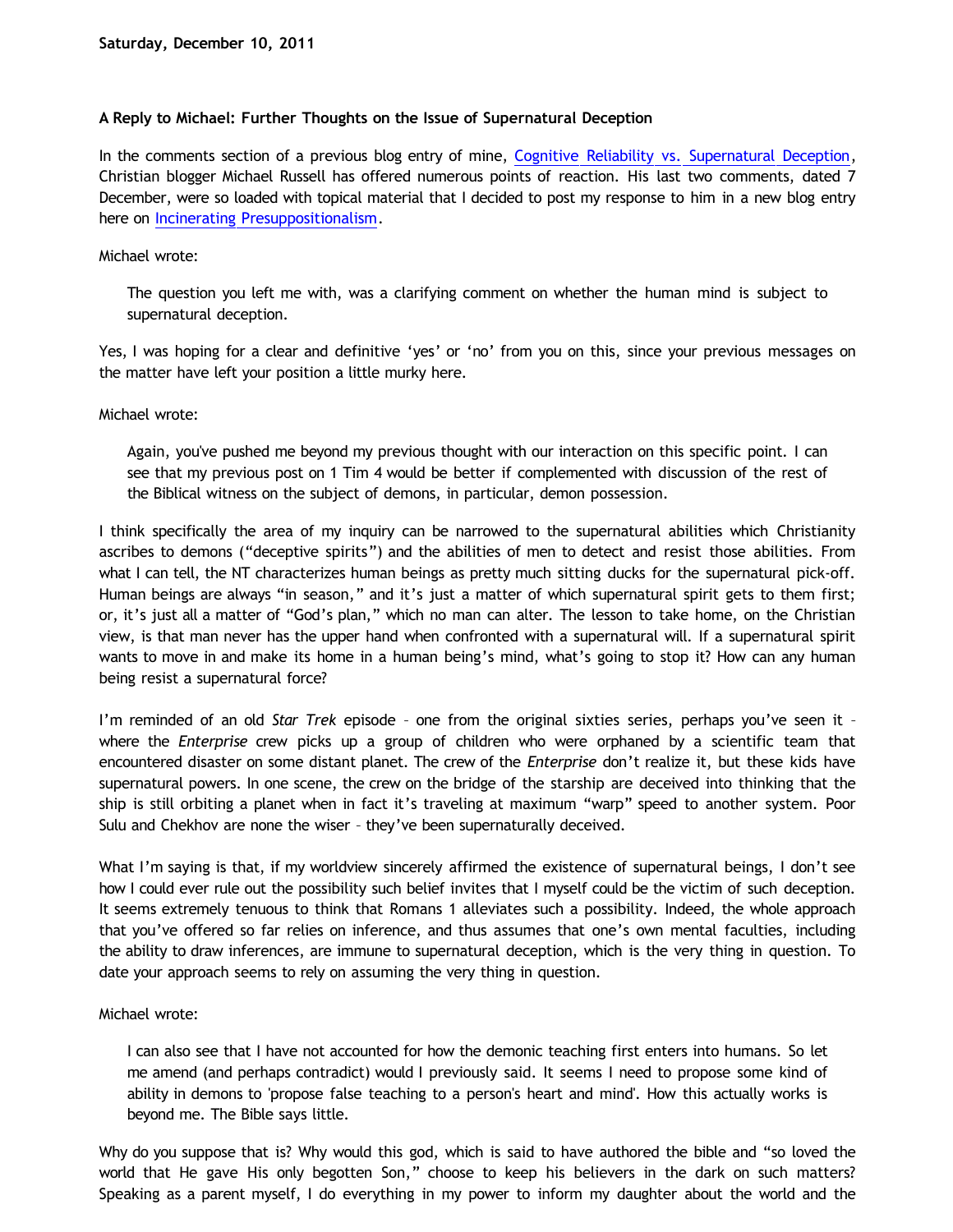hazards she might encounter. I certainly wouldn't tell her something like, "Well, there are these supernatural spirits that might be a real menace to you, and I know precisely how they operate, but I'm not going to give you any details – I'm just going to leave you completely uninformed on the matter." Since I genuinely love my daughter, I have every intention of disclosing everything I know about the hazards that could harm her. I certainly wouldn't choose to withhold vital information from her that she could use to protect herself, as though to say, "Enjoy the darkness of your ignorance. Good luck! You'll need it!" But perhaps on the Christian view there really is nothing that a human being can do to protect himself from supernatural forces. So why go into it? Either way, the state of affairs as we find it in the bible does not speak well for the worldview it endorses.

#### Michael wrote:

Let me turn to your actual question. A one word answer to your question is 'yes', I think the human mind is potentially subject to supernatural deception. This is because the Bible teaches that human minds do get deceived by demons and their teaching.

Yes, it does teach this, so I don't see how one could avoid answering 'yes' to my question, even though previous efforts on your part to answer my blog [Cognitive Reliability vs. Supernatural Deception](http://bahnsenburner.blogspot.com/2011/11/cognitive-reliability-vs-supernatural.html) implied that you were essentially trying to answer it with a 'no'.

So it's good to have a clear answer to this: Yes, you do think that the human mind is potentially subject to supernatural deception, given what the bible teaches.

Of course, I'm guessing there will now be a need to qualify this affirmation somehow, perhaps with a set of disclaimers which are intended to preserve other teachings also found in the bible, namely teachings which hold man culpable for his spiritual state, even though it is ultimately in the hands of supernatural forces beyond his control.

## Michael wrote:

Demonic possession would obviously severely change the experience of the person who is possessed.

I don't know why you would say this. It seems that the contrary would be the case, given the supernatural abilities of deceptive spirits. You yourself have acknowledged that "the Bible teaches that human minds do get deceived by demons and their teaching." Effective execution of such deception would, I'd think, by virtue of such efforts qualifying as successfully deceptive, result in seamless and undetectable reshaping. Presumably demons ("deceptive spirits") have had millennia or longer to perfect their craft. So I'm not disposed to readily accept the view that demonic possession, or merely supernatural deception (if these are distinct somehow – the latter is what I've been concerned about), "would obviously severely change the experience of the person" who is deceived. On the contrary, I'd expect that it would be so subtle as to be completely undetectable by any human faculty. Otherwise it seems that efforts on the part of supernatural spirits to deceive men would never get off the ground: they would result in such an "obvious" and "severe" change in a person's experience that it would be detected right away.

Perhaps this comes down to a distinction between "supernatural deception" and "demonic possession." Perhaps Michael has something like *The Exorcist* in mind here. By contrast, I don't have such spectacular depictions in mind. Rather, I'm thinking of the average human being who simply doesn't realize that supernatural spirits have infiltrated his consciousness and imperceptibly influenced his cognition somehow. I' ve been talking about "supernatural deception" all along, but you've introduced the notion of "demonic possession" while interacting with my questions on the matter. I don't know that they are one and the same. Again, "the Bible says little" here.

# Michael wrote:

But would such possession be rightly called 'deception'? In certain ways, yes. We're limited in how much we can say about this, given the limitations of what the Bible says about demon possession. We have very little in the Bible about what it feels like to be demon possessed.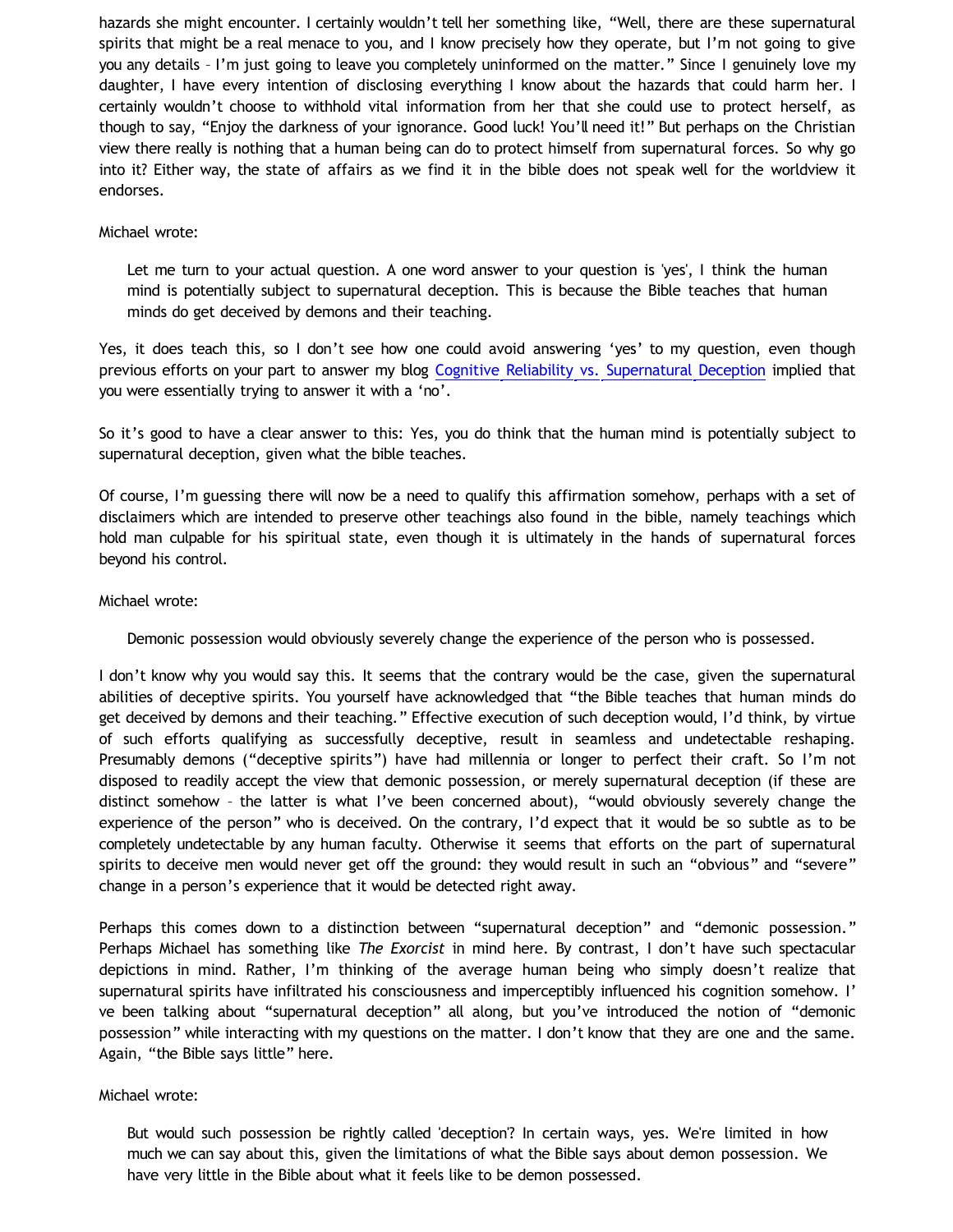Again, the concerns which I originally raised in [my blog](http://bahnsenburner.blogspot.com/2011/11/cognitive-reliability-vs-supernatural.html) had to do with *supernatural deception*. It's unclear whether or not this is distinct from or identical to "demonic possession." In fact, it's not for me to answer, since none of this is part of my worldview. The concept 'deception' inherently implies that those who have been deceived do not realize that they've been deceived. If victims of "demonic possession" are aware that they've been taken over by some demonic force, then clearly my concerns do not apply in such cases. Rather, I have in mind situations analogous to the *Star Trek* episode I mentioned earlier: the victims of deception have no idea that they've been deceived, they have no way of detecting the deception on their own, since the deceivers possess skills that are far beyond the ability of those who have been so deceived to sense or detect in any way.

So in response to your point here, I would say that the person who's been supernaturally deceived doesn't *feel* any different. Since he's been deceived, he has no idea that he's been deceived, and whatever deception has taken root in his being feels perfectly natural. It's seamless in is experience.

## Michael wrote:

I'll try a few comments, nonetheless: I don't know what it feels like to be demon possessed, or whether one manifestation of that might be to have one's faculties playing tricks on you.

My concern at this point is that the discussion is incrementally drifting from man's inability to know whether or not he's been supernaturally deceived, to what it "feels like to be demon possessed," the latter of which was never the focus of my concern. It's one thing to say that when a human being is possessed by a demon, he senses this, recognizes that he's been taken over by a demon, and essentially says, "Hey, I like this! It feels great! Take me for a ride, Asmodeus! Have your way with me!" It's quite another to say that a human being has been deceived "unawares," which can only imply that he's been led down the wrong path without realizing it by some supernatural influence that he can neither detect nor successfully resist on his own.

If human beings can be deceived by other human beings "unawares," how much more can they be deceived by supernatural beings "unawares," especially when the very nature of those supernatural beings is not only malevolent, but also beyond the reach of man's senses as well as vastly more powerful than any human being? By nature it's a ludicrously uneven match. But on the Christian worldview, this is all part of "God's plan."

Previously, Michael, you focused on I Timothy 4:2 ("by means of the hypocrisy of liars (A)seared in their own conscience as with a branding iron") in order to draw the inference that supernatural deception finds its way into the stream of human thought through other human beings. Your interpretation of this verse apparently assumes that the "liars" mentioned in it were *human* in nature (even though the content of the verse does not necessarily require such an interpretation so far as I can tell). Specifically you had stated (in your 3 December comment to [this blog](http://bahnsenburner.blogspot.com/2011/11/cognitive-reliability-vs-supernatural.html), timestamped 3:25 am), regarding I Timothy 4:

Notice from verse 2 [I Tim. 4:2] that the deceitful spirits are doing their deceiving through teachings which come through human hypocritical liars.

We must keep in mind that certain verses in the NT indicate that supernatural beings have the ability to disguise themselves in human form. For instance, Hebrews 13:2 instructs believers as follows:

Be not forgetful to entertain strangers: for thereby some have entertained angels unawares.

This is one of those "just in case" instructions that the NT gives to believers, given the potential that things aren't as they appear to be in terms of "spiritual" (i.e., *supernatural*) matters. As I wrote in my 3 December comment to [the same blog](http://bahnsenburner.blogspot.com/2011/11/cognitive-reliability-vs-supernatural.html) (timestamped 7:06 am):

I do not see that Paul specifies that the 'hypocritical liars' he mentions are to be understood as \*human\*. I say this partly because I recall, when I was a believer, how my pastor & his crew would continually refer to certain "worldly folks" as "demons" and "devils," and very often imply that the " wicked" individuals we encountered were actually malevolent supernatural agents disguised as human beings (perhaps sort of like Jesus being the Christian god "become flesh"). In other words, given Christianity's overt supernaturalism and the powers it ascribes to supernatural spirits, I could not take it for granted that every individual I encountered was actually a human being. I really had no way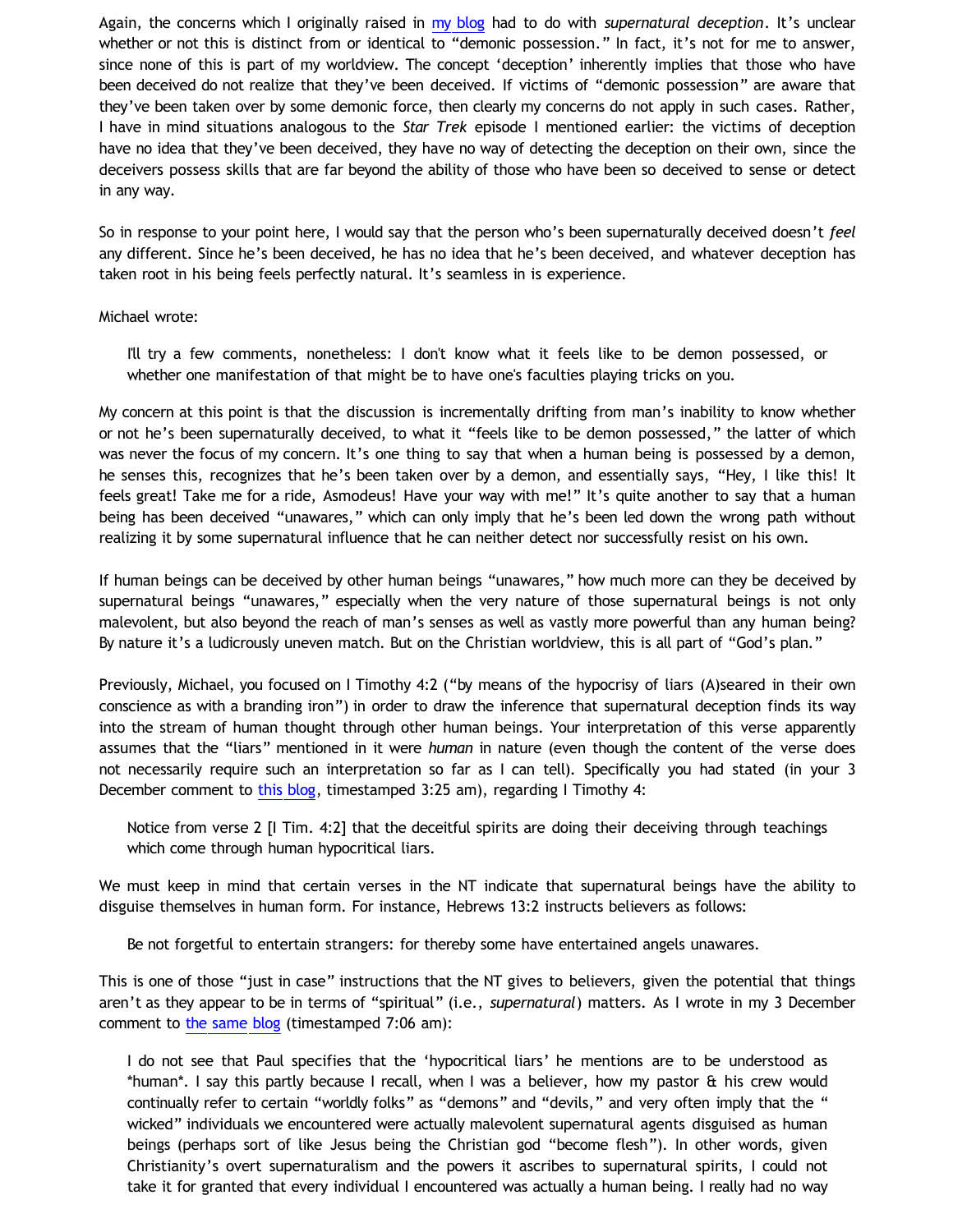of knowing one way or another. And I don't think this kind of self-doubt and confusion is either unbiblical or accidental.

So the biblical worldview in fact ascribes tremendous powers and abilities to supernatural beings. If I were a believer (and I'm speaking from personal experience as a former insider here), I certainly wouldn't presume to have the intellectual confidence to discount or downplay the abilities of supernatural beings. On the contrary, their very presence in the Christian worldview seems to be deliberately affirmed for the purpose of undermining any confidence in one's own mind on the part of the believer *who takes such teachings seriously*, which I'd suppose anyone calling himself a Christian would need to do, given his confession qua Christian. In other words, I think it'd be wrong – indeed "arrogant" – on the part of any human being taking Christian teachings as actually true, to say "Well, those supernatural spirits really can't do anything harmful; they're just a nuisance is all. They really have no power. Don't take them seriously."

### Michael wrote:

To lose control of one's speech and action etc. to another being who is within you, that seems to be what happens to some of the demoniacs in the Bible.

What you describe here (i.e., losing control of one's own speech and actions, one's own will, as it were), does not seem to be restricted, going by the stories I've read in the bible, only to demoniacs. Indeed, there are passages, such as in the gospel of John and the Acts of the Apostles, which suggest something similar, only the supernatural agent involved is the "Holy Ghost," not some devil or demon. Some examples might include:

John 14:26: "But the Helper, the Holy Spirit, whom the Father will send in My name, He will teach you all things, and bring to your remembrance all that I said to you." (*How* will it "teach" these things to those whom it teaches?)

John 15:26: "When the Helper comes, whom I will send to you from the Father, that is the Spirit of truth who proceeds from the Father, He will testify about Me" (*How* will it do this "testifying"?)

Acts 1:2: "until the day when He was taken up to heaven, after He had by the Holy Spirit given orders to the apostles whom He had chosen." (Jesus "gives orders" through the "Holy Spirit"? How does anyone become aware of them?)

Acts 1:16: "Brethren, the Scripture had to be fulfilled, which the Holy Spirit foretold by the mouth of David concerning Judas, who became a guide to those who arrested Jesus." (So, did David just mouth the words that were given to him by the "Holy Spirit" to speak, regardless of his knowledge of what they meant? Or was such knowledge just implanted into his head supernaturally?)

Acts 2:4: "And they were all filled with the Holy Spirit and began to speak with other tongues, as the Spirit was giving them utterance." (So, these people supposedly spoke in some actual language that they had not already learned, and they did so because the "Holy Spirit" spoke through them?)

Acts 2:17: "'AND IT SHALL BE IN THE LAST DAYS,' God says, 'THAT I WILL POUR FORTH OF MY SPIRIT ON ALL MANKIND; AND YOUR SONS AND YOUR DAUGHTERS SHALL PROPHESY, AND YOUR YOUNG MEN SHALL SEE VISIONS, AND YOUR OLD MEN SHALL DREAM DREAMS;" (So, this "Holy Spirit" will be "poured forth" onto "all mankind," and as a result, this will *cause* them to "prophesy" and " see visions" and "dream dreams"? How is this not an example of a supernatural being taking over human cognition?)

Acts 4:31: "And when they had prayed, the place where they had gathered together was shaken, and they were all filled with the Holy Spirit and began to speak the word of God with boldness." (So, this " filling" with the "Holy Spirit" results in the ability "to speak the word of God with boldness"? Is it the ability to speak, or the ability to speak "the word of God," or the ability to speak this word "with boldness" that the "filling" with the "Holy Spirit" gives to men?)

Acts 8:29: "Then the Spirit said to Philip, 'Go up and join this chariot.'" (How does an immaterial, incorporeal, non-biological, and invisible "spirit" tell a man to do something like this?)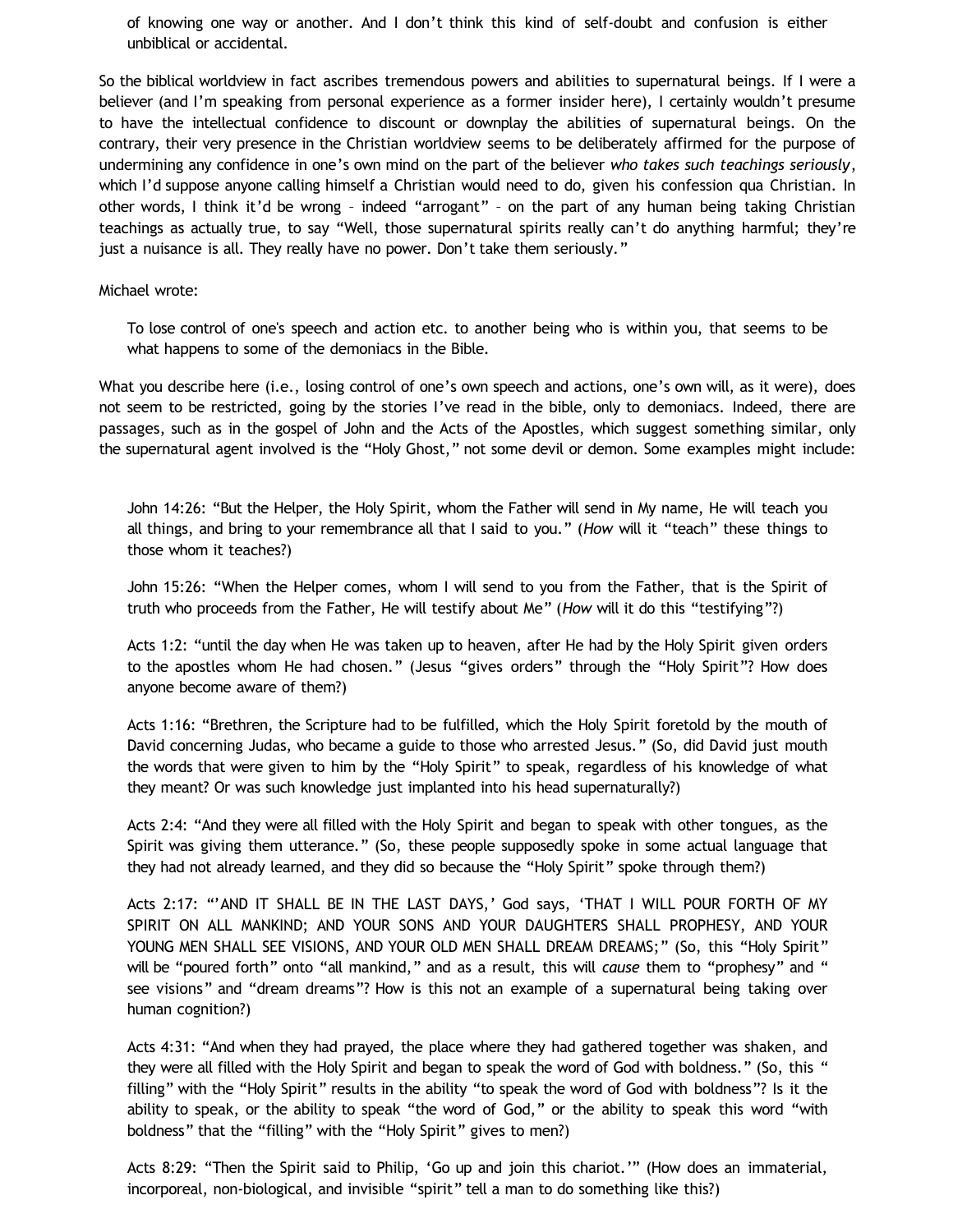Acts 8:39: "When they came up out of the water, the Spirit of the Lord snatched Philip away; and the eunuch no longer saw him, but went on his way rejoicing." (Here the "Spirit of the Lord" performs what is apparently a *physical* action, namely "snatching" someone from where they are. Perhaps many of the individuals who go missing each year have really just been "snatched away" by the "Holy Spirit." How would anyone believing any of this know otherwise?)

Acts 10:19: "While Peter was reflecting on the vision, the Spirit said to him, "Behold, three men are looking for you." (How did "the Spirit" say this to Peter? How did the author of Acts know what a " spirit" said to one of the characters of his story, if not by imagining this?)

Acts 13:4: "So, being sent out by the Holy Spirit, they went down to Seleucia and from there they sailed to Cyprus" (How did the "Holy Spirit" *send* them "out," such that "they went down to Seleucia" ? How does that work?)

Acts 16:6: "They passed through the Phrygian and Galatian region, having been forbidden by the Holy Spirit to speak the word in Asia;" (How does the "Holy Spirit" forbid a person to speak? Is it through persuasion or by means of force? Again, "the Bible says little" here.)

Acts 16:7: "and after they came to Mysia, they were trying to go into Bithynia, and the Spirit of Jesus did not permit them;" (Here the "Spirit of Jesus" inexplicitly prohibits people from doing something. Apparently people do not have the ability to make their own decisions. And how does one person know whether another person is being prevented from doing something because of some supernatural force?)

According to these verses (and others which I simply haven't had time to rummage through), the "Holy Spirit" (which is not supposed to be "deceptive," since it represents "the Truth," regardless of its compulsive practices), seems to work in a manner similar to the "deceptive spirits" which are said to infiltrate human minds and turn them into puppets. If the concern is to figure out how it "feels" to be supernaturally commandeered, it's hard to see how there would be any significant difference between demonic and divine possession in this regard.

Also, consider the very phenomenon by which the "Holy Spirit" is said to manifest itself in believers, namely through "speaking in tongues." If this is not a clear example of losing control of one's own speech, I don't know what is. Indeed, it seems quite strange, given the breadth of the unfolding epic of the Christian bible. In the Old Testament, diversity of tongues was a sign of divine punishment (cf. Genesis 11:1-9), while in the New Testament speaking an unknown tongue is evidence of the "indwelling" of the "Holy Spirit." First it's representative of something bad, then it's representative of something good.

At any rate, I see no indication in anything I've read in the Christian bible which necessitates that a person who's been taken over by a supernatural spirit will feel any different or notice the intrusion to begin with. Rather, it seems that supernatural spirits have the ability to take over one's speech and other cognitive faculties while maintaining the impression that one is in full control of himself. Otherwise, how could it be legitimately called 'deception'?

The curious thing to note here is that the "Holy Spirit" is characterized in the NT as behaving in a manner very similar to "deceptive spirits" in that it allegedly moves into the mind of a human being and essentially takes over. It is unclear whether or not the person so affected is actually aware of this or not. But this actually seems to be what believers are encouraged to desire: that they should invite a "spirit" to enter into their minds, hearts and/or souls and "indwell" therein, taking control or at least taking the lead in one's life.

I remember a common piece of instruction I heard so often when I was a church-goer. The expression was " Let go and let God." Even then I couldn't keep images of Luke Skywalker flying an incredibly sophisticated piece of hardware through space, preparing to bomb a massive space station, and suddenly the voice of his deceased mentor could be heard, "Let go, Luke. Let go. Use your feelings." For all the Christians who claim that atheists have no consistent foundation for reason, logic, science, morality and the rest, the appropriate response may simply be, "May the Force be with you!"

But clearly the NT indicates that spirits, both wicked and divine, essentially inhabit human beings somehow.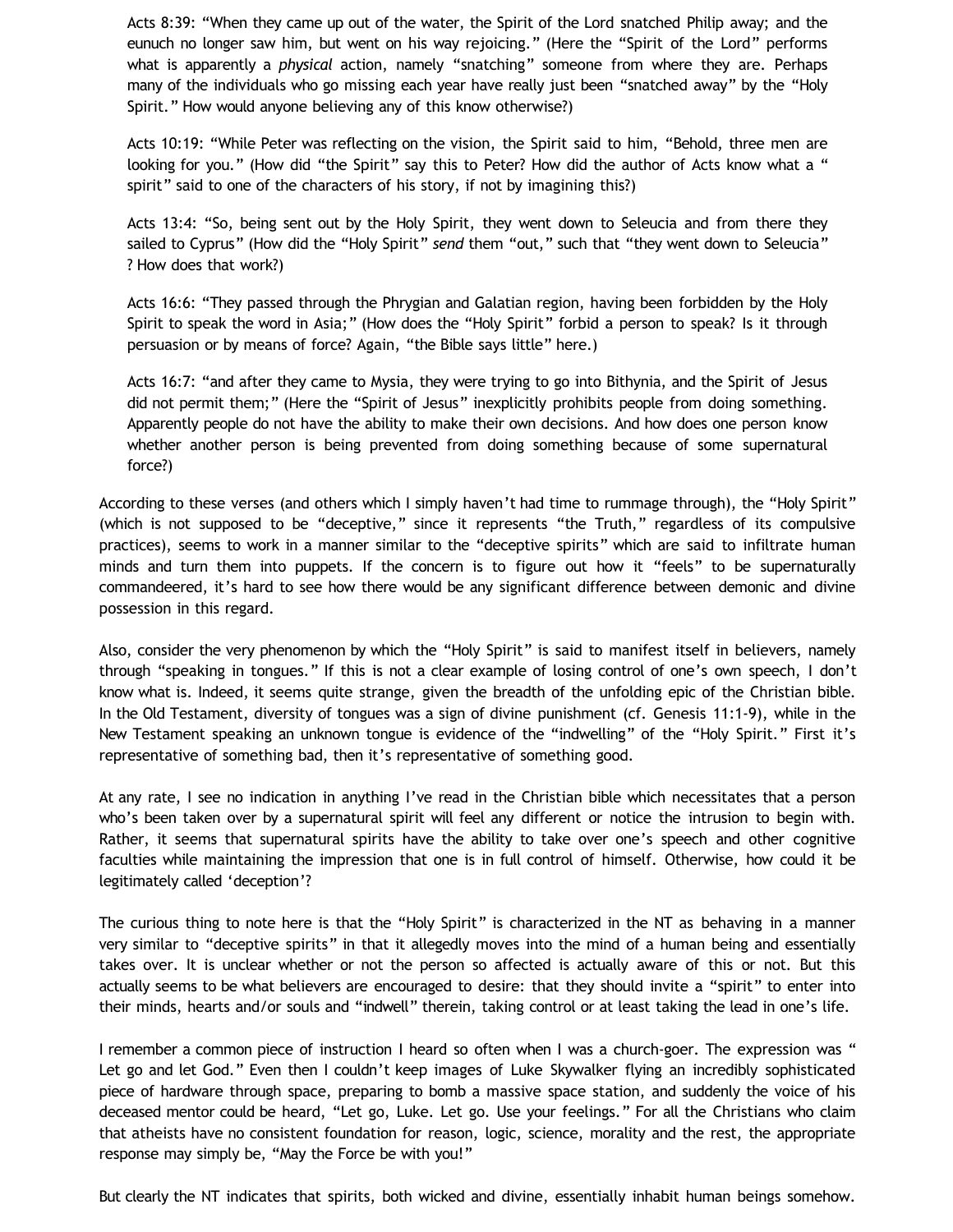The stories of the "Holy Spirit" guiding missionizing travelers in the Acts of the Apostles wouldn't make sense otherwise, nor would he many instances in the gospels where Jesus is portrayed as "casting out demons " from characters inserted into these narratives.

### Michael wrote:

But it's hard to guess what you would see and feel and think and know if that happened to you.

I'd think that, were supernaturalism true and some supernatural being deceived a person, that person would be deceived, and thus think everything he's experiencing is completely normal. Since the supernatural spirit is actively deceiving him, that spirit would no doubt ensure that there weren't anything available to the deceived's consciousness calling attention to the deception. Certainly a supernatural being would be capable of concealing its own presence in one's life, no? Indeed, what *objective* evidence do Christians provide to support the claim that the "Holy Spirit" is dwelling in them? None that I've ever been able to find. Frankly it all seems to be in the imagination of the believer.

#### Michael wrote:

I can't think that anyone would choose to be demon possessed, or 'demonized' (to use a more accurate translation of the Greek verb), knowing all that it would imply.

But you do think that the vast majority of persons have in fact chosen to "suppress the truth in unrighteousness," no doubt knowing all that this implies, right?

## Michael wrote:

Therefore I think it's fair to say that demons work in a deceptive way, in order to end up possessing/'demonizing' a person.

This would mean that there is in fact a distinction between "supernatural deception" (which is what I have been inquiring about all along) and "demonic possession," which you have recently introduced into the discussion. According to what you say here, the latter ("demonic possession") is a *goal* of the former (" supernatural deception"). The nefarious spirits do not begin by "possessing" their victims (which implies full custody of the person's mind, heart and soul, like locking a cage door and allowing no escape), but by coaxing, misleading, perhaps seducing or beguiling their victims without letting on that their being deceived (which implies that the victim is not under full custody, but may in fact be able to escape somehow). Would you say this is at least roughly accurate? At any rate, it seems that you do in fact hold that, according to your worldview, the human mind is subject to supernatural deception.

That being the case, and given the fact that "the Bible says little" on all of this, particularly on the epistemology of discovering and identifying what's taking place in the "supernatural" realm, how can someone who believes that there are supernatural spirits malevolently seeking out victims of their deceptive tactics, have any confidence that their mind is free of any and all deceitful intrusions on the part of supernatural spirits?

#### Michael wrote:

I would discuss this topic under the theme of whether a person ends up with an excuse on the last Day before God.

In other words, the preservation of this doctrine – that man is without excuse before the Christian god – is your guiding non-negotiable in determining whether or not supernatural spirits can deceive human beings, and if so, when, where and how; whatever view you end up affirming regarding deceptive spirits and whether or not supernatural beings can deceive human minds, it must be conform to this doctrine. Correct?

#### Michael wrote:

For example, if a person were demon possessed at birth or at a very young age, they could complain on the last Day to God that they had no opportunity as an adult to process God's revelation of Himself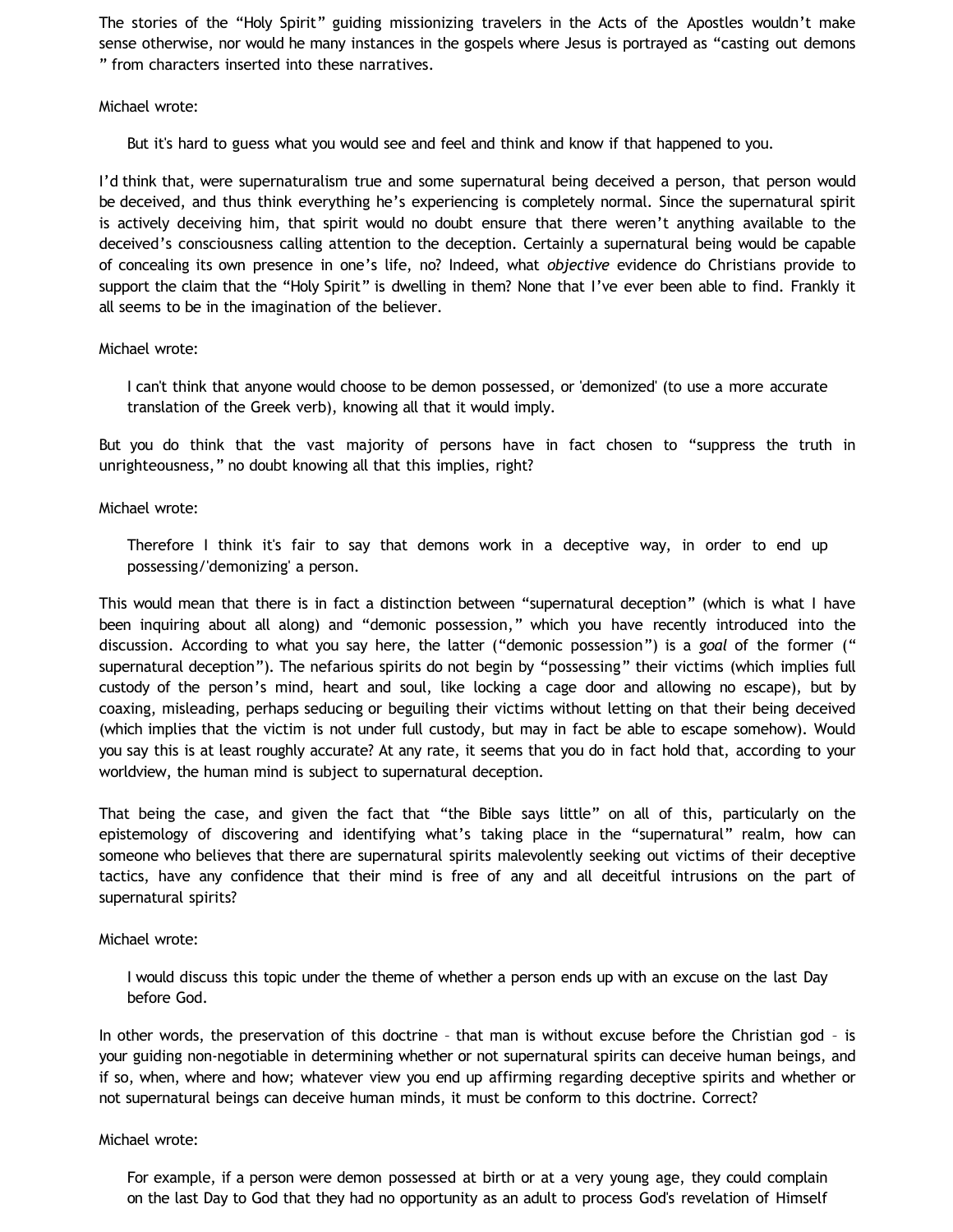to them, so they are not to blame for their rejection of him.

So I suppose that, on your understanding of Christianity, you would rather believe that human beings, perhaps even from a very young age, are actively deceiving themselves – "suppressing the truth in unrighteousness" – presumably on purpose. That's how I understand the Christian view which is explicitly informed by the interpretation of Romans 1 that you have adopted: that everyone pretty much starts out actively deceiving themselves, apparently without influence from supernatural spirits. Would you say this is an unfair assessment, and if so, why? Would you rather say that there's a point in people's lives when they make some choice or decision to "suppress the truth in unrighteousness"? If so, can you elaborate on this?

Or consider this: Do you think it's simply not possible for someone genuinely to believe that Christian theism is irrational, that its claims about supernatural beings are false? My view is that supernaturalism finds its source in people's imaginations. Do you think I'm suppressing some truth by coming to this recognition? If so, is that because you're simply trying to be faithful to Romans 1? Or, do you have any objective input from reality (i.e., actual facts about the case rather than claims made by someone 1900 years ago to keep believers from straying from the churches he wanted to grow) to support this assessment?

Michael wrote:

Lacking control over one's actions would also seem like a potentially good excuse for evil actions.

That's interesting you say this. Would you agree with Van Til when he says "God controls whatsoever comes to pass" (*The Defense of the Faith*, p. 160)?

Or how about when Greg Bahnsen writes: "God's thoughts make the world what it is and determine what happens" (*Van Til's Apologetic: Readings & Analysis*, p. 243)?

Or how about when he writes: "God controls all events and outcomes (even those that come about by human choice and activity)" (Ibid., p. 489n.43)?

If the Christian god is controlling everything that happens, determining "all events and outcomes," including "those that come about human choice and activity," it seems that a human individual really doesn't have any control over his own actions. In fact, I don't see how one could. And yet, Van Til & co. affirm this all-encompassing theistic determinism while still maintaining the "no excuse" doctrine. It all strikes me to be sheerly self-contradictory, or at any rate a complete mockery of morality (which is already evident in their view that [evil is morally justifiable\)](http://bahnsenburner.blogspot.com/2011/12/christianitys-sanction-of-evil.html).

So again, it seems hard to maintain the "no excuse" doctrine with any logical consistency here.

Michael wrote:

Therefore, I would conclude that God does not allow very young children to be demonized.

So if a demonic spirit wants to "demonize" a little toddler, for instance, you think something's going to prevent it? If so, what? The "hand of God"? Why would that same god allow *any* of its human children to be harmed in such a way, even when they are older?

Suppose a person in his 20s becomes demonically possessed and driven to suicide. Why couldn't this person point to his being possessed by a demon as an "excuse"? Couldn't that person say something like, "If you [God] protected me from the demon, I would have been able to call on Jesus as my Lord and Savior. But since you [God] allowed me to be demonized, all opportunity for me to repent was taken from me, so I have a legitimate excuse"? Clearly he could say this (since people can say pretty much anything they want). But I'm guessing you would say your god would not accept it for some reason, right?

Michael wrote:

Since people will have no excuse before God, it follows that God does not allow demons to possess children when they are very young, because that would give them an excuse on the last Day before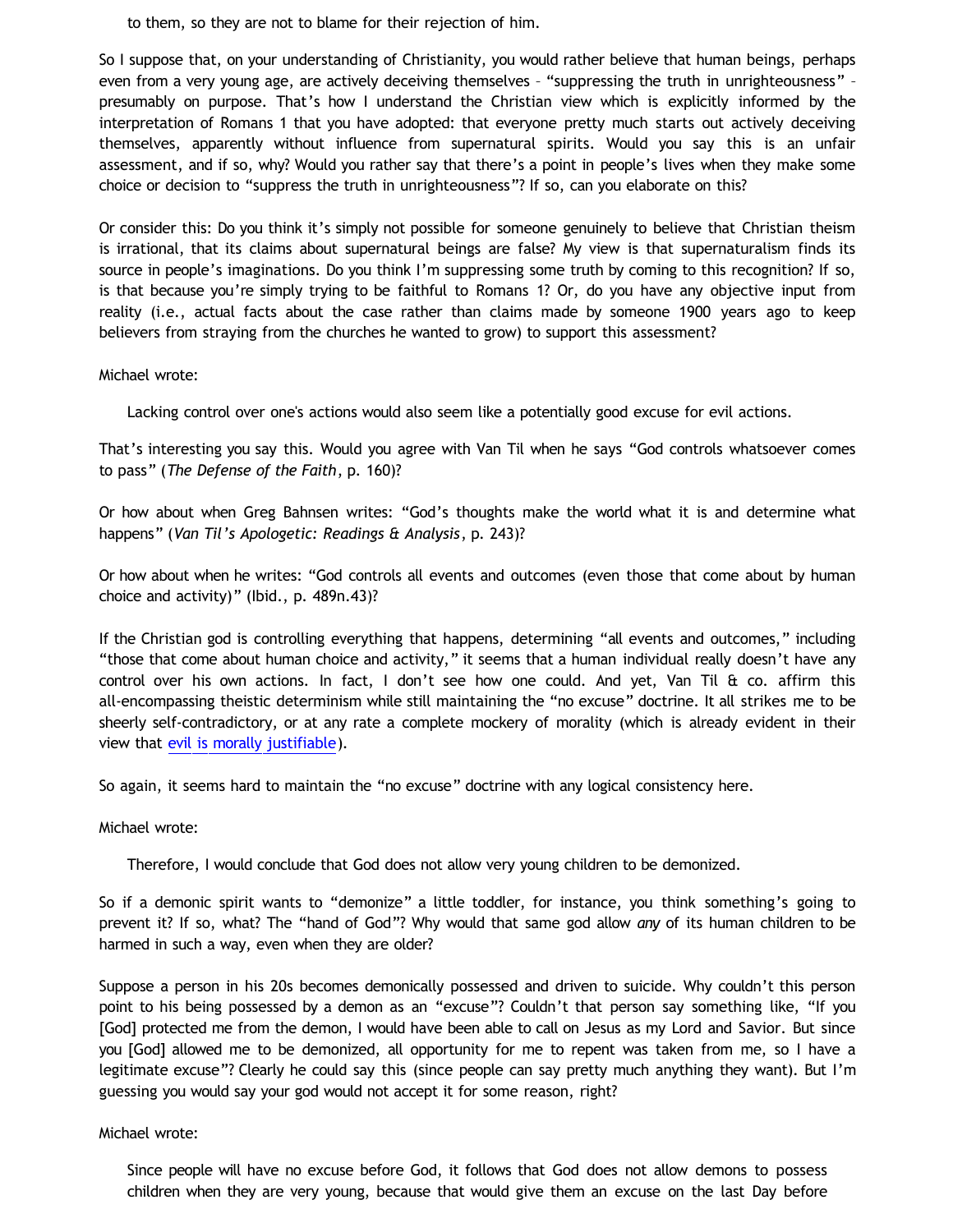God.

I guess I just don't see how being demonized for, say the last twenty years of one's adult life, could not also constitute an excuse. At any rate, you're implying that there is an age at which the gloves come off, so to say, and a child or young person is no longer immune to supernatural deception. Can you elaborate on this? What is that age, and how do you know?

Michael wrote:

I think what likely happens is that God only allows a significant level of demonic possession/influence on people when they have done something wicked enough to deserve such possession/influence.

But what, beyond being born as a human being, can a person do such that he "deserve[s] such possession/influence"? Consider the story of Job. Did Job deserve the injustices he suffered at the hands of demonic forces? My understanding of the story (and it's been a while since I've read it) is that Job was "right with God" and thus did not deserve any injustice. But biblegod stood by and allowed it to happen, watching every moment of it. Perhaps it's more like the line from *Unforgiven*: "Deserve's got nothin' to do with it." In fact, that's precisely how I read the Calvinist view of the world. On the Calvinist view, since every soul's eternal destiny has been determined long before anyone has been born (and therefore before anyone's had a chance to exercise his own volition in his life), man does nothing to "deserve" his eternal fate, whether it's heaven or hellfire. His eternal destiny has been predetermined for all eternity. The Christian god does no choose to save anyone because he "deserves" it – there's nothing anyone can do to "merit" salvation. It's simply the Christian god's arbitrary choice (only Christians will likely resist calling it arbitrary).

Also, your statement here suggests there are degrees of wickedness, some "level" of which will "earn" one the opening of the demonic floodgates. Of course, while some NT verses may confirm such a view, it does seem to go against the view expressed quite explicitly in James 2:10, that "For whoever keeps the whole law and yet stumbles in one point, he has become guilty of all." This NT verse suggests that there are no " degrees" of transgression, no "levels" of "sin."

#### Michael wrote:

That's why seances and witchcraft are so dangerous…

I know that the bible mentions witchcraft (and prescribes that witches be put to death), but I don't think I've ever read about "séances" in the bible. Perhaps under a different name?

#### Michael wrote:

…if you explicitly invite demonic power to manifest itself in and around you, there is a justice in the demons taking some control over you and (perhaps) taking some control of your cognitive powers.

I will have to take your word for it. I have to admit that I really don't understand what the word "justice" could possibly mean in a world ruled by the god described in the Christian bible. According to the NT, for instance, we've all been judged guilty even before we were born. I don't understand how this can be just. Christians insist that it is. But they seem hard-pressed to explain how it's an expression of justice.

And why suppose that "séances and witchcraft" are the only way to "explicitly invite demonic power" into one 's soul or life? If I recall, somewhere in the book of Proverbs it is intimated that the stubbornness of a defiant child is sufficient to "merit" death. Merely being born and "dying in one's sins" is sufficient to "merit" eternal torment. Why isn't using the Christian god's name in vain or failing to observe the "Sabbath" sufficient to "invite demonic power" into one's life? An "unsaved" person presumably does not have the protection of the "Holy Spirit" or the Christian god's retinue of holy "angels," so why not suppose that such a condition constitutes "open season" on behalf of the countless demons and devils seeking souls to consume and devour in their orgy of sin-making and soul-destroying? James tells us that one offence is sufficient to suffuse a soul with guilt.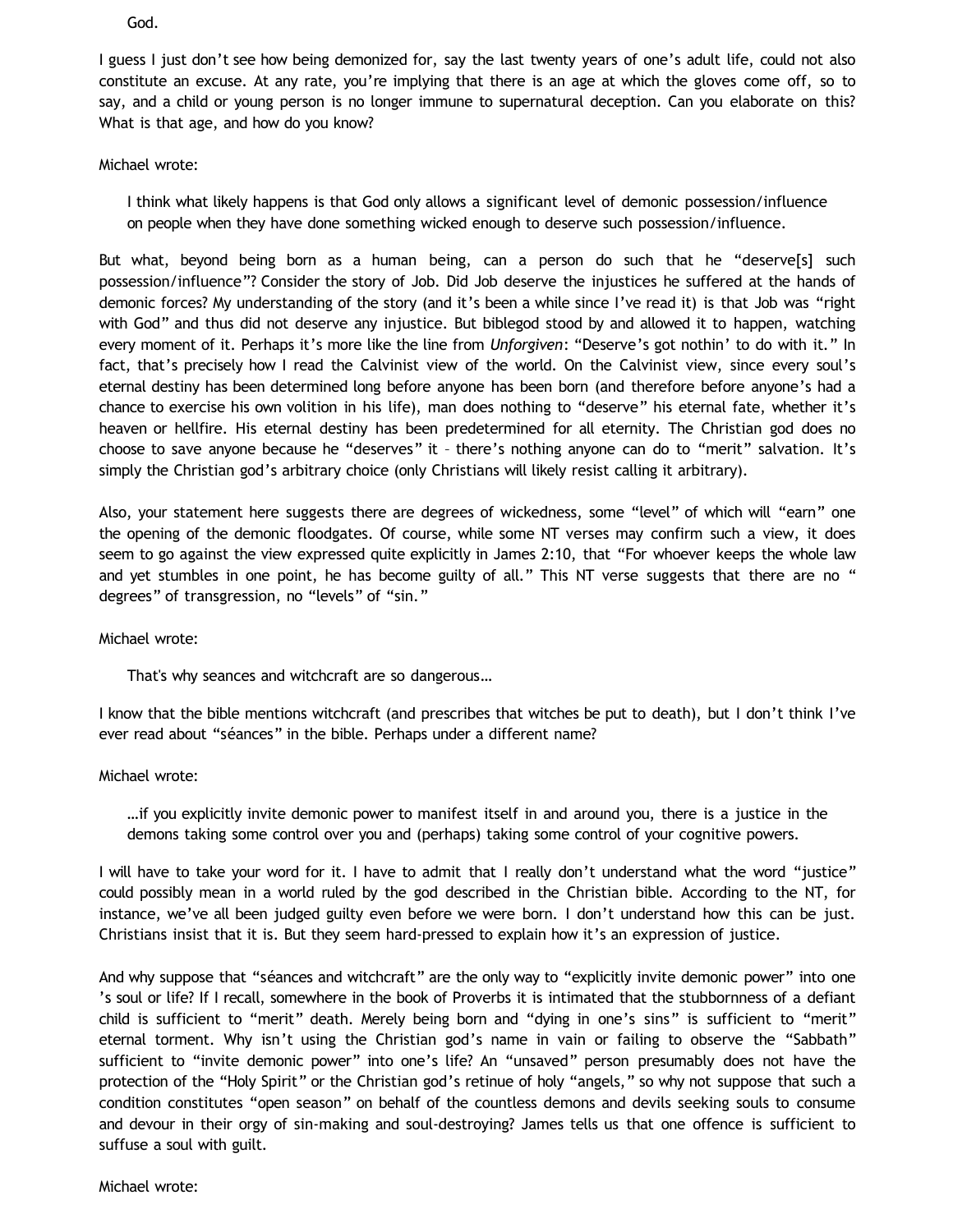You invited them, after all! (There are various embedded assumptions here that witchcraft and seances have real power on account of their using the real power which demons have)

But this line of reasoning you offer here somewhat implies that deceptive spirits need to be explicitly invited in the first place, when that's not the understanding I get from the NT. They are not characterized as beings respecting the sovereignty of human beings who need to consent before being deceived or "possessed." Rather, they are characterized as aggressive, opportunistic predators "seeking whom [they] may devour" (I Pet. 5:8). They're actively on the prowl, not sitting back and waiting for invitations.

#### Michael wrote:

I strongly recommend warning your daughter against witchcraft and seances, Dawson!

I warn her about all forms of mysticism, Michael, including Christianity. Ultimately she will have to make her own decisions in life. But what a cache of resources she'll have in what I have given her!

#### Michael wrote:

Incidentally, I also believe Christians can escape any potential demonization of themselves or their children, since if they 'resist Satan, standing firm in the faith... he will flee from them' (that's a conflation of a couple of Bible verses).

Yes, I'm familiar with those passages. But then I'm reminded of Matthew 5:39 where the following injunction is put into Jesus' mouth: "But I say to you, do not resist an evil person." Isn't Satan a personal being? Aren't devils and demons personal beings? It seems that Jesus would have believers *not* resisting evil persons.

Of course, one could be deceived into thinking that he's really saved in the first place. There are, after all, hundreds if not thousands of different denominations, sects, factions and divisions within Christianity, many of them vehemently criticizing others for getting Christian doctrine wrong and essentially sending people to hell. Given the enormous variation among Christian teachings, and the exclusivity to truth that they claim to enjoy, the question as to which version is the correct one (assuming one of them is correct in the first place) seems entirely unanswerable. It's a spiritual crap shoot. One might think he's found the right church, the right doctrine, the right interpretation of that doctrine, only to have been deceived by some conniving spirit that he can't see, hear, taste, touch or smell. He could be deceived and simply not realize it. A person in this situation may think he's going through the right motions in protecting himself against supernatural spirits bent on deceiving him, but he could be playing into their hand all along, given the premise of supernaturalism to begin with. There really seems to be no "epistemology of the supernatural" to equip believers with the cognitive resources they would need to navigate the spirit world with any confidence. That's what it all really boils down to.

#### Michael wrote:

One strength of my take on all of this, is the number of people who actually describe 'weird' things happening through witchdoctoring, seances and so on.

I'm guessing what you're calling a "strength" here is the number of reports of such things, and its supposed value in confirming the truth of the beliefs you've developed in your Christian walk. I'm guessing there are people who are so anxious for confirmation that, even if there were only one or two such reports, they would happily point to them as vindication. But perhaps you think a higher number is required. If so, what is that number, and why? Is it 10? 20? 100? 1000? Would one less than the number you find significant impact your beliefs negatively?

#### Michael wrote:

Dismissing the reality of all these testimonies would be a weakness of your position, Dawson.

Why? People who put stock in such things are already predisposed to confusing what they imagine with reality, so it would not surprise me if persons who consider such expressions of mysticism to be legitimate forms of communing with the supernatural to report "strange occurrences" happening through such activities. Here in